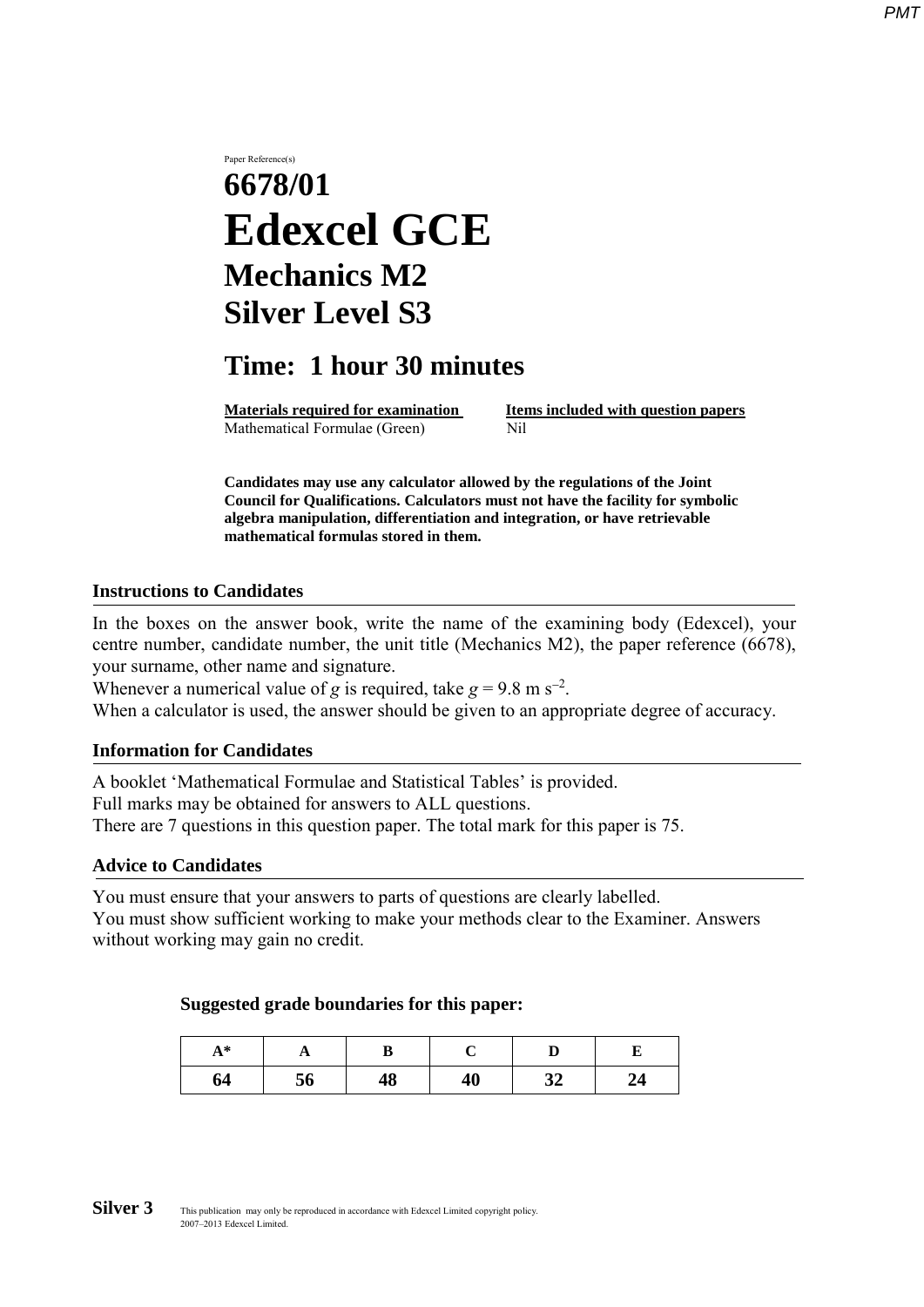**1.** A cyclist starts from rest and moves along a straight horizontal road. The combined mass of the cyclist and his cycle is 120 kg. The resistance to motion is modelled as a constant force of magnitude 32 N. The rate at which the cyclist works is 384 W. The cyclist accelerates until he reaches a constant speed of  $v \text{ m s}^{-1}$ .

Find

- (*a*) the value of *v*, **(3)** (*b*) the acceleration of the cyclist at the instant when the speed is 9 m s<sup>-1</sup>.
	- **(3)**

**(4)**

**(5)**

**(4)**

**2.** At time  $t = 0$  a particle *P* leaves the origin *O* and moves along the *x*-axis. At time *t* seconds the velocity of  $\overline{P}$  is  $v$  m s<sup>-1</sup>, where

$$
v=8t-t^2.
$$

**\_\_\_\_\_\_\_\_\_\_\_\_\_\_\_\_\_\_\_\_\_\_\_\_\_\_\_\_\_\_\_\_\_\_\_\_\_\_\_\_\_\_\_\_\_\_\_\_\_\_\_\_\_\_\_\_\_\_\_\_\_\_\_\_\_\_\_\_\_\_\_\_\_\_\_** 

- (*a*) Find the maximum value of *v*.
- (*b*) Find the time taken for *P* to return to *O*.
- **3.** A particle *P* moves along a straight line in such a way that at time *t* seconds its velocity  $v \text{ m s}^{-1}$  is given by

$$
v = \frac{1}{2}t^2 - 3t + 4
$$

**\_\_\_\_\_\_\_\_\_\_\_\_\_\_\_\_\_\_\_\_\_\_\_\_\_\_\_\_\_\_\_\_\_\_\_\_\_\_\_\_\_\_\_\_\_\_\_\_\_\_\_\_\_\_\_\_\_\_\_\_\_\_\_\_\_\_\_\_\_\_\_\_\_\_\_** 

Find

- (*a*) the times when *P* is at rest,
- (*b*) the total distance travelled by *P* between  $t = 0$  and  $t = 4$ .

**(5) \_\_\_\_\_\_\_\_\_\_\_\_\_\_\_\_\_\_\_\_\_\_\_\_\_\_\_\_\_\_\_\_\_\_\_\_\_\_\_\_\_\_\_\_\_\_\_\_\_\_\_\_\_\_\_\_\_\_\_\_\_\_\_\_\_\_\_\_\_\_\_\_\_\_\_**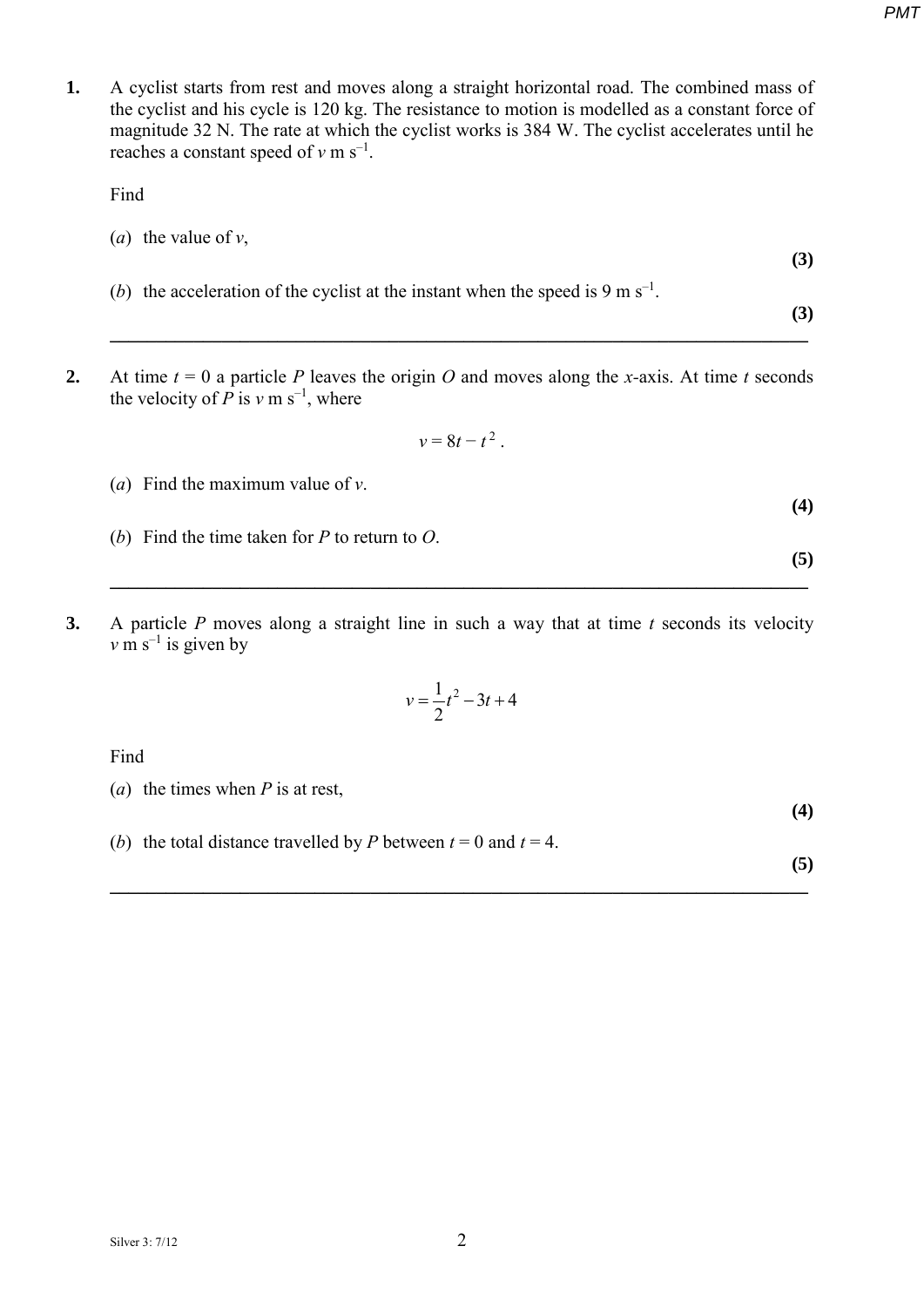

#### **Figure 1**

A box of mass 30 kg is held at rest at point *A* on a rough inclined plane. The plane is inclined at  $20^{\circ}$  to the horizontal. Point *B* is 50 m from *A* up a line of greatest slope of the plane, as shown in Figure 1. The box is dragged from *A* to *B* by a force acting parallel to *AB* and then held at rest at *B*. The coefficient of friction between the box and the plane is  $\frac{1}{4}$ . Friction is the only non-gravitational resistive force acting on the box. Modelling the box as a particle,

(*a*) find the work done in dragging the box from *A* to *B*.

**(6)**

**(5)**

The box is released from rest at the point *B* and slides down the slope. Using the work-energy principle, or otherwise,

(*b*) find the speed of the box as it reaches *A*.

*PMT*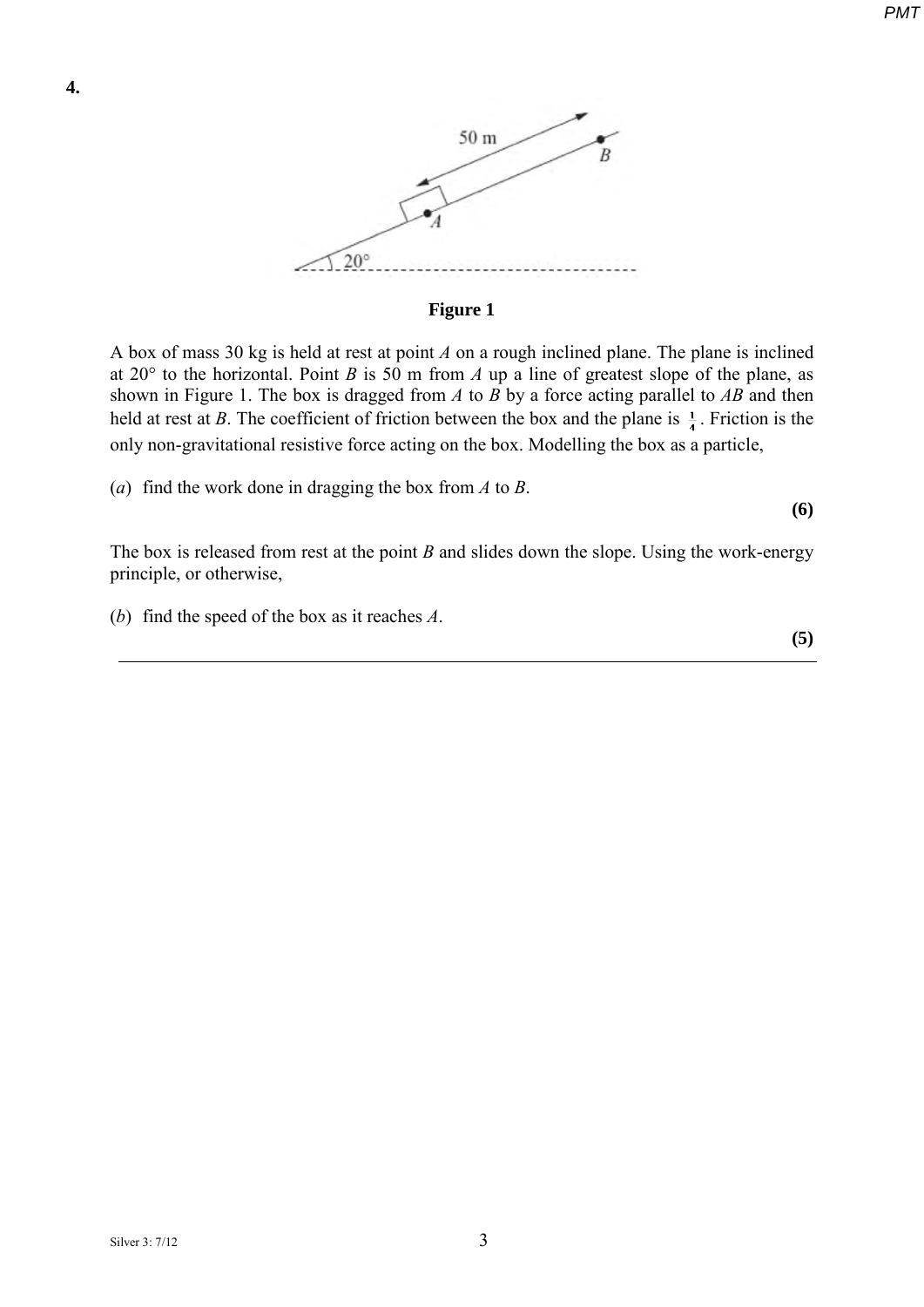

#### **Figure 2**

A uniform lamina *ABCD* is made by joining a uniform triangular lamina *ABD* to a uniform semi-circular lamina *DBC*, of the same material, along the edge *BD*, as shown in Figure 2. Triangle *ABD* is right-angled at *D* and *AD* = 18 cm. The semi-circle has diameter *BD* and *BD* = 12 cm.

(*a*) Show that, to 3 significant figures, the distance of the centre of mass of the lamina *ABCD*  from *AD* is 4.69 cm.

**(4)**

 $4r$ Given that the centre of mass of a uniform semicircular lamina, radius *r*, is at a distance  $3\pi$ from the centre of the bounding diameter,

(*b*) find, in cm to 3 significant figures, the distance of the centre of mass of the lamina *ABCD*  from *BD*.

**\_\_\_\_\_\_\_\_\_\_\_\_\_\_\_\_\_\_\_\_\_\_\_\_\_\_\_\_\_\_\_\_\_\_\_\_\_\_\_\_\_\_\_\_\_\_\_\_\_\_\_\_\_\_\_\_\_\_\_\_\_\_\_\_\_\_\_\_\_\_\_\_\_\_\_** 

**(4)**

The lamina is freely suspended from *B* and hangs in equilibrium.

(*c*) Find, to the nearest degree, the angle which *BD* makes with the vertical.

**(4)**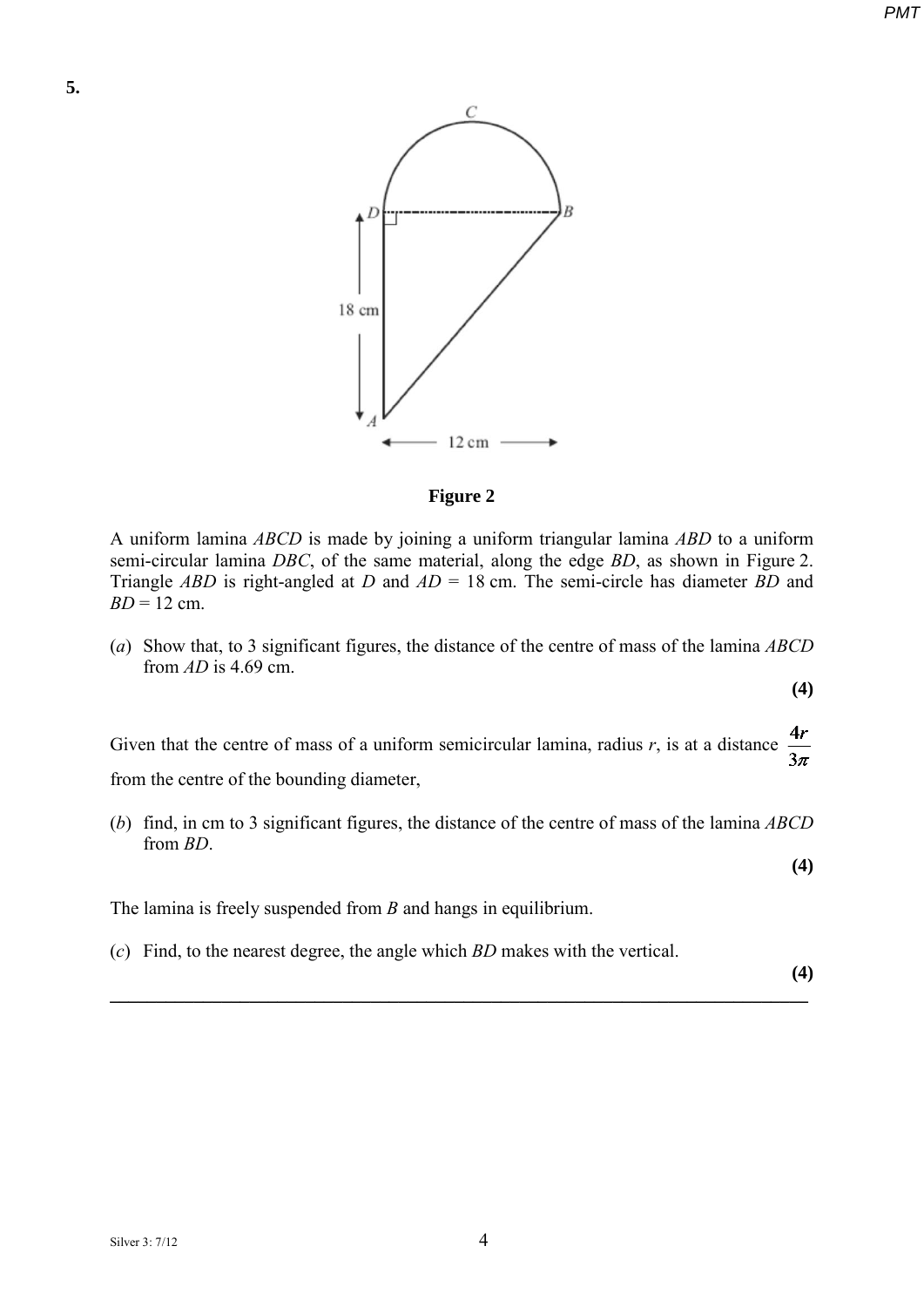**6.** [*In this question, the unit vectors* **i** *and* **j** *are in a vertical plane,* **i** *being horizontal and* **j** *being vertically upwards.*]





At time  $t = 0$ , a particle *P* is projected from the point *A* which has position vector 10**j** metres with respect to a fixed origin *O* at ground level. The ground is horizontal. The velocity of projection of *P* is  $(3\mathbf{i} + 5\mathbf{j})$  m s<sup>-1</sup>, as shown in Figure 3. The particle moves freely under gravity and reaches the ground after *T* seconds.

(*a*) For  $0 \le t \le T$ , show that, with respect to *O*, the position vector, **r** metres, of *P* at time *t* seconds is given by

$$
r = 3t\mathbf{i} + (10 + 5t - 4.9t^2)\mathbf{j}
$$

- (*b*) Find the value of *T*.
- (*c*) Find the velocity of *P* at time *t* seconds  $(0 \le t \le T)$ .

**(2)**

**(2)**

**(3)**

**(3)**

When *P* is at the point *B*, the direction of motion of *P* is  $45^{\circ}$  below the horizontal.

(*d*) Find the time taken for *P* to move from *A* to *B*. **(2)** (*e*) Find the speed of *P* as it passes through *B*.

**\_\_\_\_\_\_\_\_\_\_\_\_\_\_\_\_\_\_\_\_\_\_\_\_\_\_\_\_\_\_\_\_\_\_\_\_\_\_\_\_\_\_\_\_\_\_\_\_\_\_\_\_\_\_\_\_\_\_\_\_\_\_\_\_\_\_\_\_\_\_\_\_\_\_\_**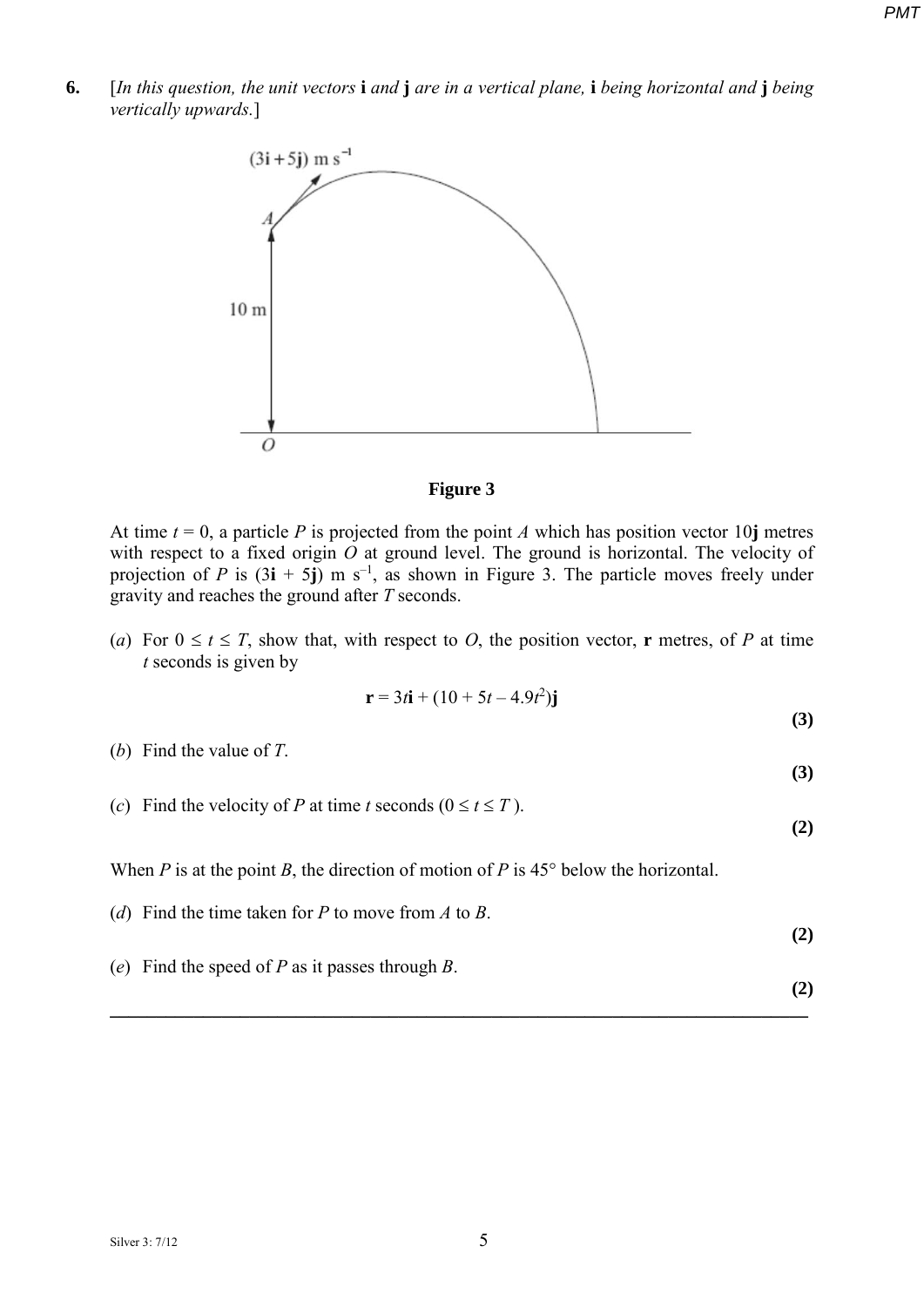- **7.** A particle *A* of mass *m* is moving with speed *u* on a smooth horizontal floor when it collides directly with another particle *B*, of mass 3*m*, which is at rest on the floor. The coefficient of restitution between the particles is *e*. The direction of motion of *A* is reversed by the collision.
	- (*a*) Find, in terms of *e* and *u*,
		- (i) the speed of *A* immediately after the collision,
		- (ii) the speed of  $B$  immediately after the collision.

**(7)**

After being struck by *A* the particle *B* collides directly with another particle *C*, of mass 4*m*, which is at rest on the floor. The coefficient of restitution between *B* and *C* is 2*e*. Given that the direction of motion of *B* is reversed by this collision,

- (*b*) find the range of possible values of *e*,
	-
- (*c*) determine whether there will be a second collision between *A* and *B*.

**(3)**

**(6)**

## **TOTAL FOR PAPER: 75 MARKS**

**END**

**\_\_\_\_\_\_\_\_\_\_\_\_\_\_\_\_\_\_\_\_\_\_\_\_\_\_\_\_\_\_\_\_\_\_\_\_\_\_\_\_\_\_\_\_\_\_\_\_\_\_\_\_\_\_\_\_\_\_\_\_\_\_\_\_\_\_\_\_\_\_\_\_\_\_\_**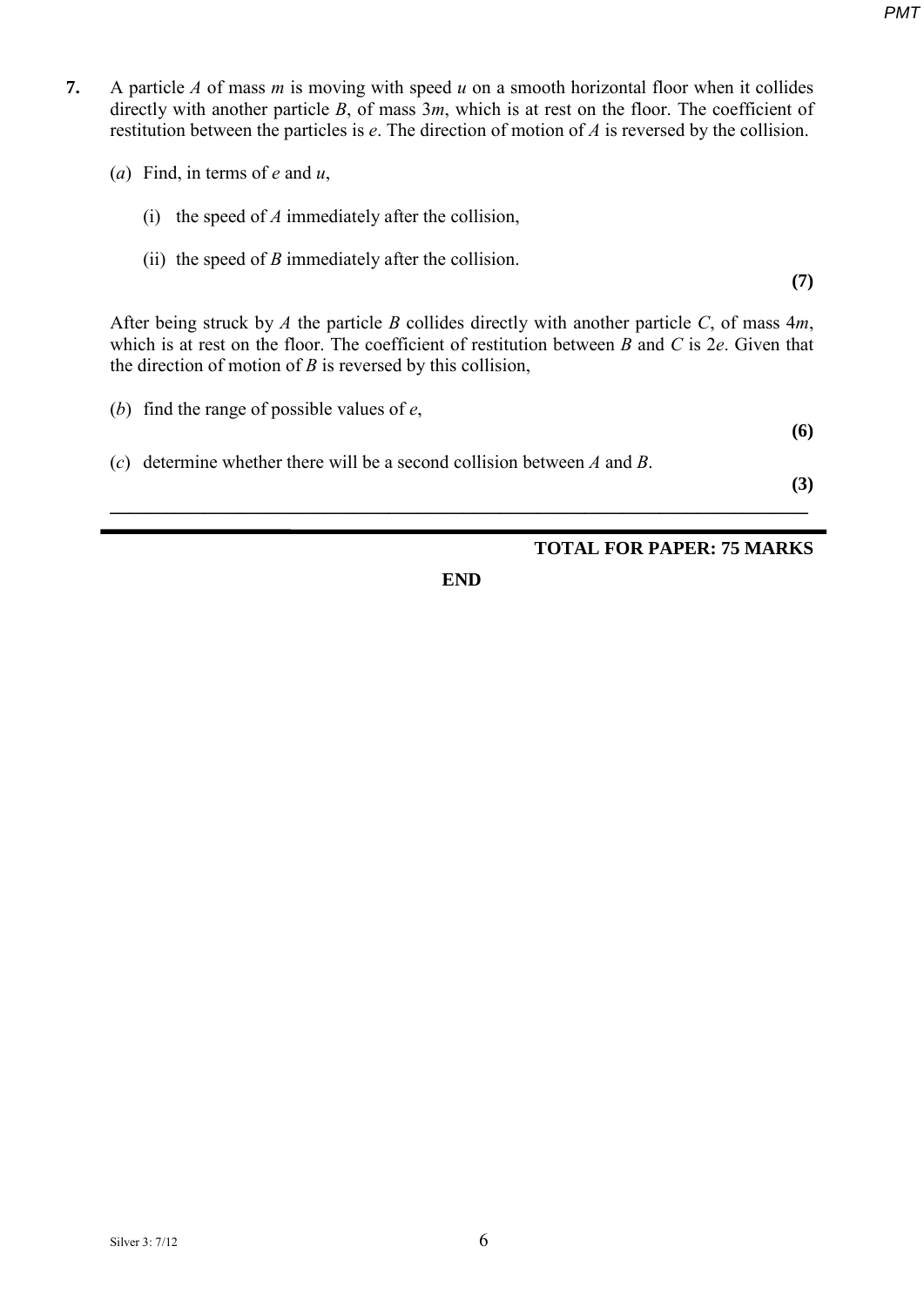| <b>Question</b><br><b>Number</b> | <b>Scheme</b>                                                                                                                     | <b>Marks</b>                                    |              |
|----------------------------------|-----------------------------------------------------------------------------------------------------------------------------------|-------------------------------------------------|--------------|
| 1.<br>(a)                        | Constant speed $\Rightarrow$ Driving force = resistance, $F = 32$<br>$P = F \times v = 32v = 384$<br>$v = 12$ (ms <sup>-1</sup> ) | <b>B1</b><br>$M1$<br>$\mathbf{A1}$              | (3)          |
| (b)                              | $P = F \times v \implies 84 = F \times 9, F = \frac{384}{9}$<br>Their $F - 32 = 120a$ ,<br>$a = 0.089 \text{(ms}^{-2})$           | $\mathbf{M1}$<br>$\mathbf{M1}$<br>$\mathbf{A1}$ |              |
|                                  |                                                                                                                                   |                                                 | (3)<br>[6]   |
| 2.<br>(a)                        |                                                                                                                                   | $M1$                                            |              |
|                                  | $\frac{dv}{dt} = 8 - 2t$<br>$8 - 2t = 0$                                                                                          | $\mathbf{M1}$                                   |              |
|                                  | Max $v = 8 \times 4 - 4^2 = 16 \text{ (ms}^{-1)}$                                                                                 | <b>M1A1</b>                                     | (4)          |
| (b)                              |                                                                                                                                   |                                                 |              |
|                                  | $\int 8t - t^2 dt = 4t^2 - \frac{1}{3}t^3(+c)$                                                                                    | <b>M1A1</b>                                     |              |
|                                  | $(t=0,$ displacement = $0 \Rightarrow c = 0$ )                                                                                    |                                                 |              |
|                                  | $4T^2 - \frac{1}{3}T^3 = 0$<br>$T^2(4 - \frac{T}{3}) = 0 \Rightarrow T = 0,12$                                                    | DM1                                             |              |
|                                  |                                                                                                                                   | DM1                                             |              |
|                                  | $T = 12$ (seconds)                                                                                                                | $\mathbf{A1}$                                   |              |
|                                  |                                                                                                                                   |                                                 | (5)<br>$[9]$ |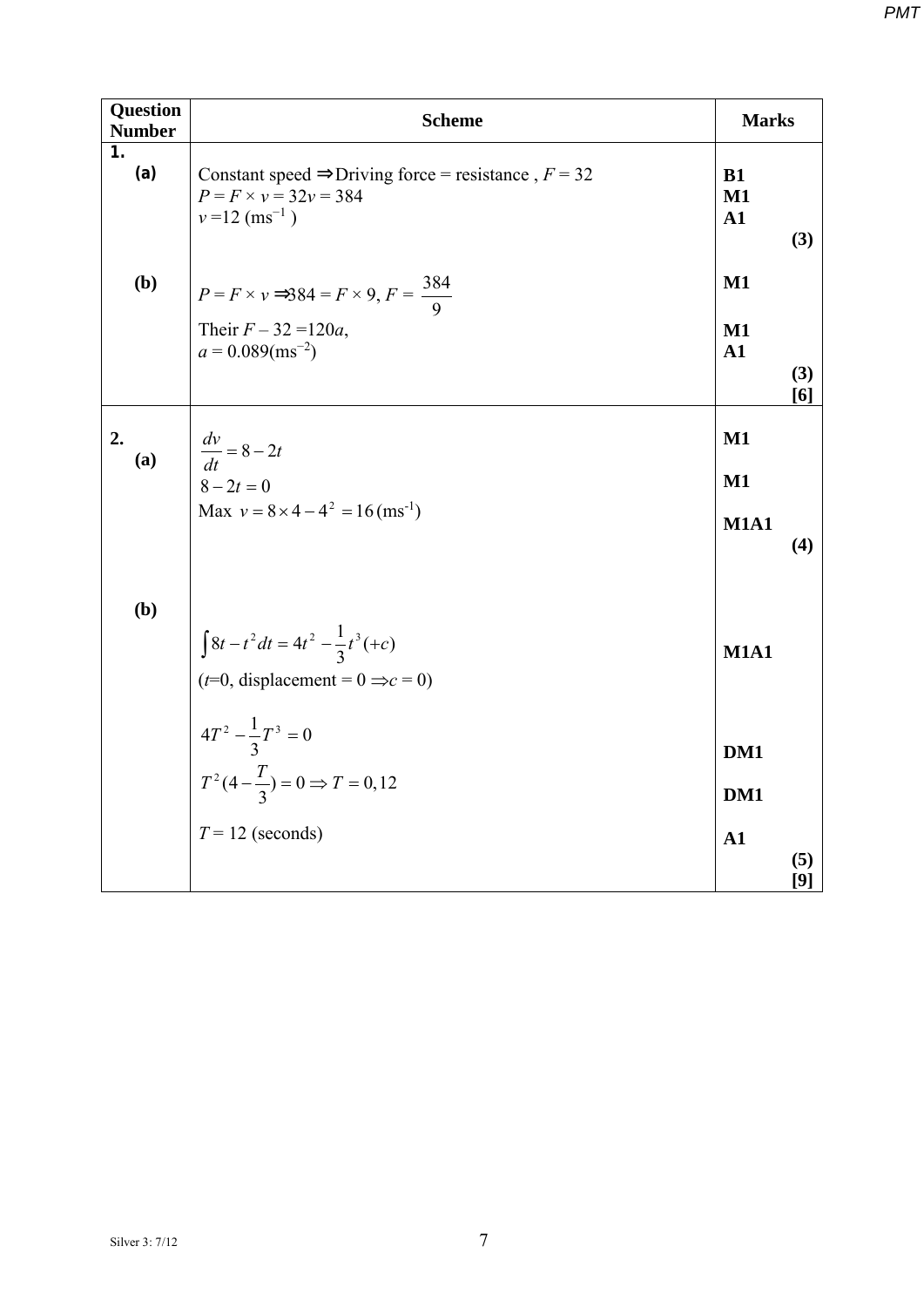| <b>Question</b><br><b>Number</b> | <b>Scheme</b>                                                                                                                                                                                                                                                                                                                     |                                                                   |  |  |  |  |  |
|----------------------------------|-----------------------------------------------------------------------------------------------------------------------------------------------------------------------------------------------------------------------------------------------------------------------------------------------------------------------------------|-------------------------------------------------------------------|--|--|--|--|--|
| 3.<br>(a)                        | $\frac{1}{2}t^2-3t+4=0$                                                                                                                                                                                                                                                                                                           | M1                                                                |  |  |  |  |  |
|                                  | $t^2-6t+8=0$<br>$(t-2)(t-4) = 0$<br>$t = 2$ s or 4 s                                                                                                                                                                                                                                                                              | DM1<br>A1A1<br>(4)                                                |  |  |  |  |  |
| (b)                              | $\int \frac{1}{2}t^2 - 3t + 4dt$                                                                                                                                                                                                                                                                                                  | M1                                                                |  |  |  |  |  |
|                                  | $=\frac{1}{6}t^3-\frac{3}{2}t^2+4t(+C)$                                                                                                                                                                                                                                                                                           | A <sub>1</sub>                                                    |  |  |  |  |  |
|                                  | $s = \int_{0}^{2} \frac{1}{2}t^2 - 3t + 4 dt - \int_{2}^{4} \frac{1}{2}t^2 - 3t + 4 dt$                                                                                                                                                                                                                                           | DM1                                                               |  |  |  |  |  |
|                                  | $=\left[\frac{1}{6}t^3-\frac{3}{2}t^2+4t\right]_0^2-\left[\frac{1}{6}t^3-\frac{3}{2}t^2+4t\right]_2^4$                                                                                                                                                                                                                            |                                                                   |  |  |  |  |  |
|                                  | $=\frac{8}{6}-6+8-(\frac{64}{6}-24+16-(\frac{8}{6}-6+8))$<br>$=\frac{10}{2}-\frac{8}{2}+\frac{10}{2}$                                                                                                                                                                                                                             | A <sub>1</sub>                                                    |  |  |  |  |  |
|                                  | $=4$                                                                                                                                                                                                                                                                                                                              | A <sub>1</sub><br>(5)<br>[9]                                      |  |  |  |  |  |
| $\overline{\mathbf{4}}$<br>(a)   | Work done against friction = $50 \times \mu R$<br>$= 50 \times \frac{1}{4} \times 30 \cos 20^{\circ} \times 9.8$<br>Gain in GPE = $30 \times 9.8 \times 50 \sin 20^\circ$<br>Total work done = $WD$ against Friction + gain in GPE<br>$= 8480(J), 8500(J)$                                                                        | $M1$<br>${\bf A1}$<br><b>M1 A1</b><br>DM1<br>A1<br>(6)            |  |  |  |  |  |
| (b)                              | Loss in $GPE = WD$ against friction + gain in KE<br>3 terms<br>$30\times9.8\times50\sin 20^\circ = 50\times\frac{1}{4}\times30\times9.8\times\cos 20^\circ + \frac{1}{2}\times30\times v^2$<br>$-1$ ee<br>$\frac{1}{2}v^2 = 50 \times 9.8 \times (\sin 20^\circ - \frac{1}{4} \cos 20^\circ)$ ,<br>$v = 10.2$ m s <sup>-1</sup> . | $\mathbf{M1}$<br>$A2 \t1,0$<br>DM1<br>$\mathbf{A1}$<br>(5)<br>111 |  |  |  |  |  |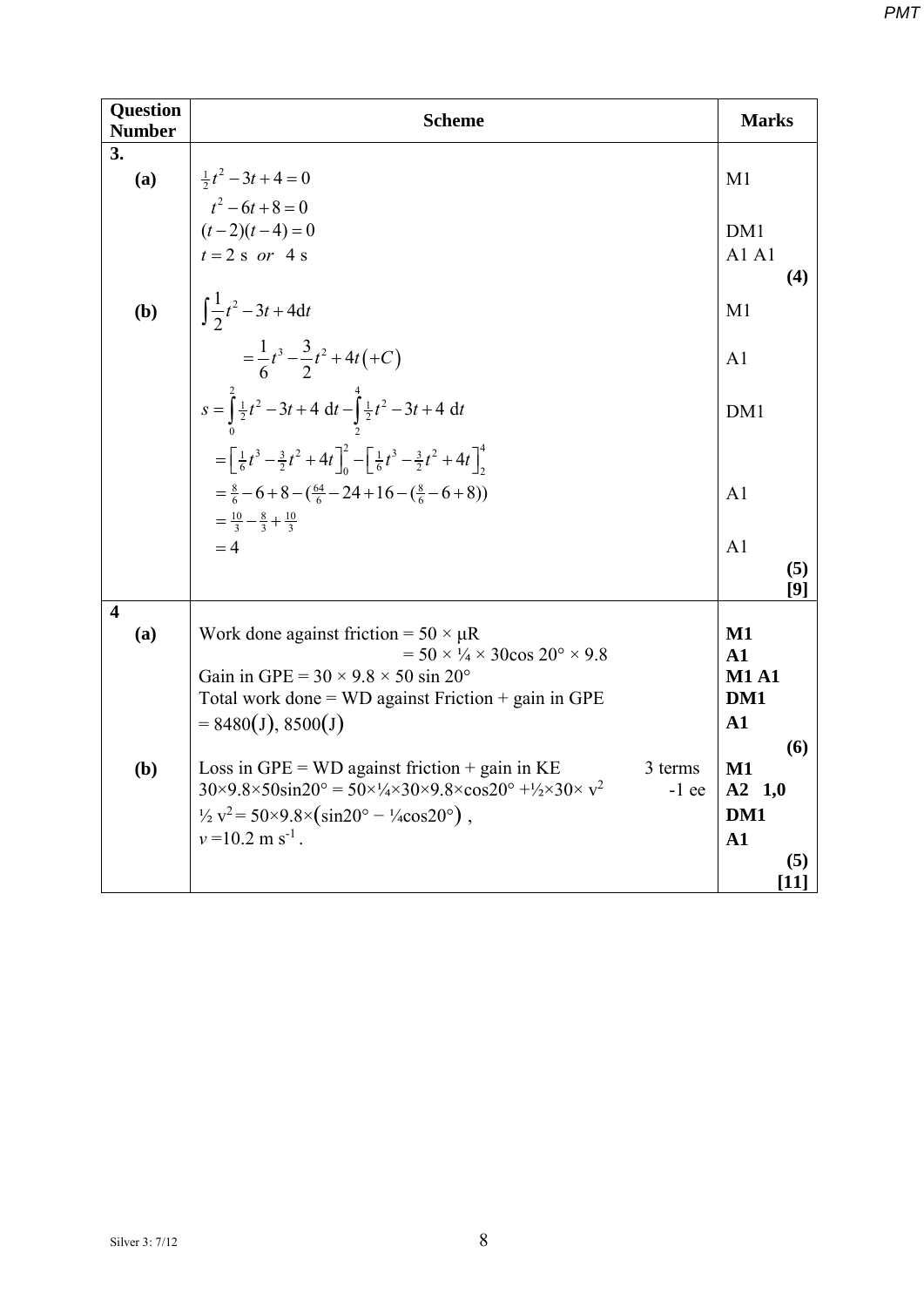| <b>Question</b><br><b>Number</b> | <b>Scheme</b>                                                                            |                                                   |                                                                                                                                   |               |                                 |  |  |  |  |
|----------------------------------|------------------------------------------------------------------------------------------|---------------------------------------------------|-----------------------------------------------------------------------------------------------------------------------------------|---------------|---------------------------------|--|--|--|--|
| 5<br>(a)                         |                                                                                          | 7                                                 |                                                                                                                                   |               |                                 |  |  |  |  |
|                                  | <b>MR</b>                                                                                | 108                                               | 18 $\pi$                                                                                                                          | $108 + 18\pi$ | <b>B1</b>                       |  |  |  |  |
|                                  | $X_i \leftrightarrow$<br>from AD                                                         | $\overline{4}$                                    | 6                                                                                                                                 | $\pmb{\chi}$  | <b>B1</b>                       |  |  |  |  |
|                                  | $y_i(\downarrow)$<br>from $BD$                                                           | 6                                                 | $-\frac{8}{\pi}$                                                                                                                  | $\frac{1}{y}$ |                                 |  |  |  |  |
|                                  | $AD(\rightarrow)$ : 108(4) + 18 $\pi$ (6) = (108+18 $\pi$ ) x                            |                                                   | M <sub>1</sub>                                                                                                                    |               |                                 |  |  |  |  |
|                                  | $\bar{x} = \frac{432 + 108\pi}{108 + 18\pi} = 4.68731 = \frac{4.69}{108}$ (cm) (3 sf) AG |                                                   |                                                                                                                                   |               | A <sub>1</sub><br>(4)           |  |  |  |  |
| (b)                              | $y_i(\downarrow)$<br>from $BD$                                                           |                                                   | $\begin{vmatrix} 6 & \frac{8}{\pi} \end{vmatrix}$ $-\frac{8}{\pi}$ $\begin{vmatrix} -\frac{8}{\pi} & \frac{8}{\pi} \end{vmatrix}$ |               | <b>B1</b><br>oe                 |  |  |  |  |
|                                  | $BD(\downarrow)$ : 108(6) + 18 $\pi(-\frac{8}{\pi})$ = (108+18 $\pi$ ) y                 |                                                   | M <sub>1</sub><br>A1ft<br>A <sub>1</sub>                                                                                          |               |                                 |  |  |  |  |
|                                  |                                                                                          |                                                   | $\overline{y}$ = $\frac{504}{108 + 18\pi}$ = 3.06292 = 3.06(cm) (3 sf)                                                            |               |                                 |  |  |  |  |
| (c)                              | $12 - \bar{x}$<br>D<br>y<br>G                                                            |                                                   | vertical<br>B                                                                                                                     |               | (4)<br>M1                       |  |  |  |  |
|                                  | $\theta$ = required angle                                                                | $\tan \theta = \frac{\overline{y}}{12 - 4.68731}$ | dM1<br>A <sub>1</sub>                                                                                                             |               |                                 |  |  |  |  |
|                                  | $\theta$ = 22.72641 = 23 (nearest degree)                                                |                                                   |                                                                                                                                   |               | A <sub>1</sub><br>(4)<br>$[12]$ |  |  |  |  |

*PMT*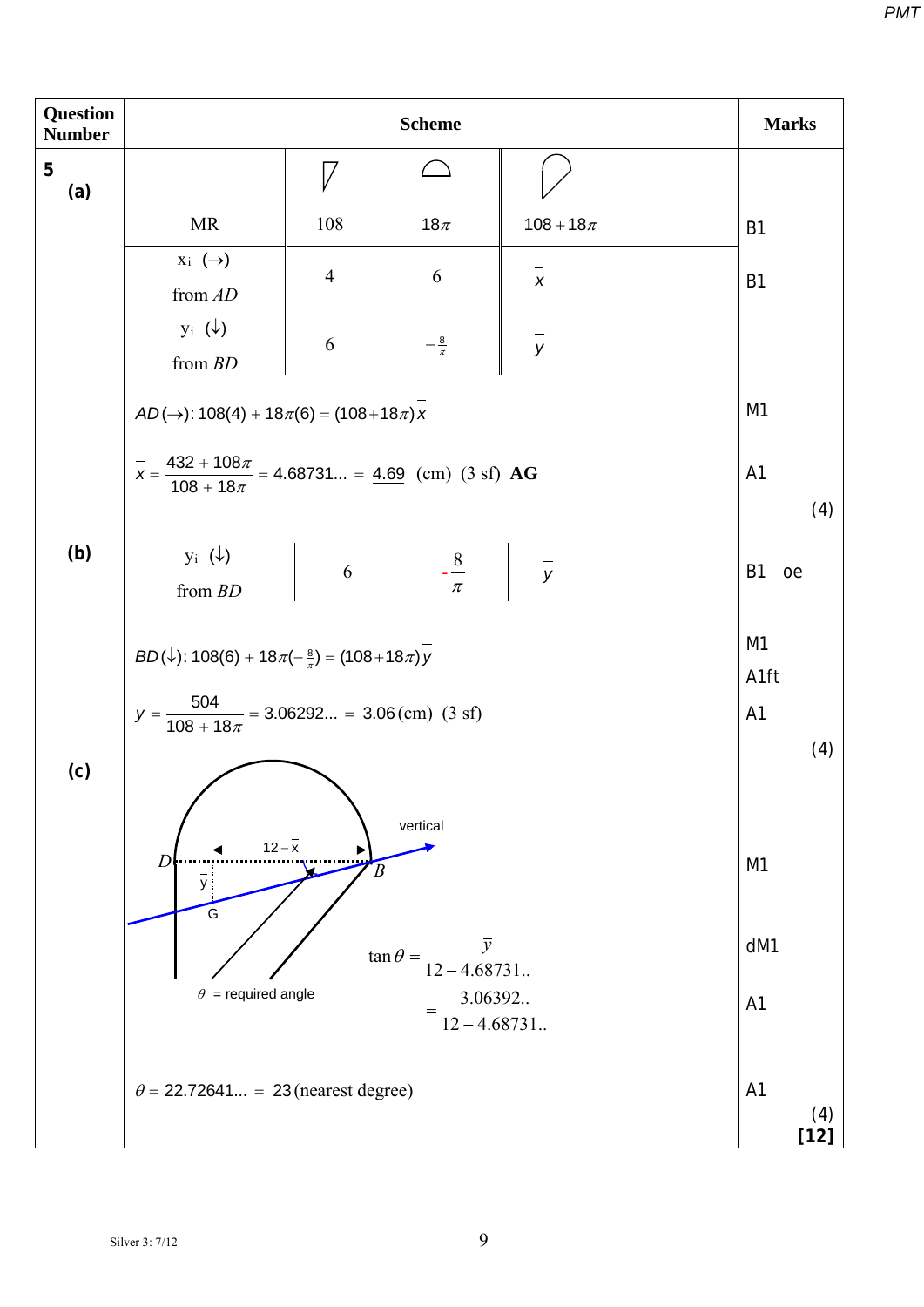| <b>Question</b><br><b>Number</b> | <b>Scheme</b>                                                                                                                                                                                                                                                  |                                                                        |  |  |  |
|----------------------------------|----------------------------------------------------------------------------------------------------------------------------------------------------------------------------------------------------------------------------------------------------------------|------------------------------------------------------------------------|--|--|--|
| 6<br>(a)                         | Using $s = ut + \frac{1}{2}at^2$<br>Method must be clear                                                                                                                                                                                                       | $M1$                                                                   |  |  |  |
| ( <b>b</b> )                     | $\mathbf{r} = (3t)\mathbf{i} + (10 + 5t - 4.9t^2)\mathbf{j}$<br>Answer given<br>j component = $0:10+5t-4.9t^2$<br>quadratic formula: $t = \frac{5 \pm \sqrt{25 + 196}}{9.8} = \frac{5 \pm \sqrt{221}}{9.8}$<br>$T = 2.03(s)$ , 2.0 (s) positive solution only. | A1A1<br>(3)<br>$\mathbf{M1}$<br>D <sub>1</sub><br>$\mathbf{A1}$<br>(3) |  |  |  |
| (c)                              | Differentiating the position vector (or working from first principles)<br>$\mathbf{v} = 3\mathbf{i} + (5 - 9.8t)\mathbf{j}$ (ms <sup>-1</sup> )                                                                                                                | $M1$<br>${\bf A1}$                                                     |  |  |  |
| (d)                              | At $B$ the j component of the velocity is the negative of the I component:<br>$5 - 9.8t = -3$ , $8 = 9.8t$ , $t = 0.82$                                                                                                                                        | (2)<br>M <sub>1</sub><br>$\mathbf{A1}$<br>(2)                          |  |  |  |
| (e)                              | $\mathbf{v} = 3\mathbf{i} - 3\mathbf{j}$ , speed = $\sqrt{3^2 + 3^2} = \sqrt{18} = 4.24 \text{ (m s}^{-1)}$                                                                                                                                                    | <b>M1 A1</b><br>(2)<br>12                                              |  |  |  |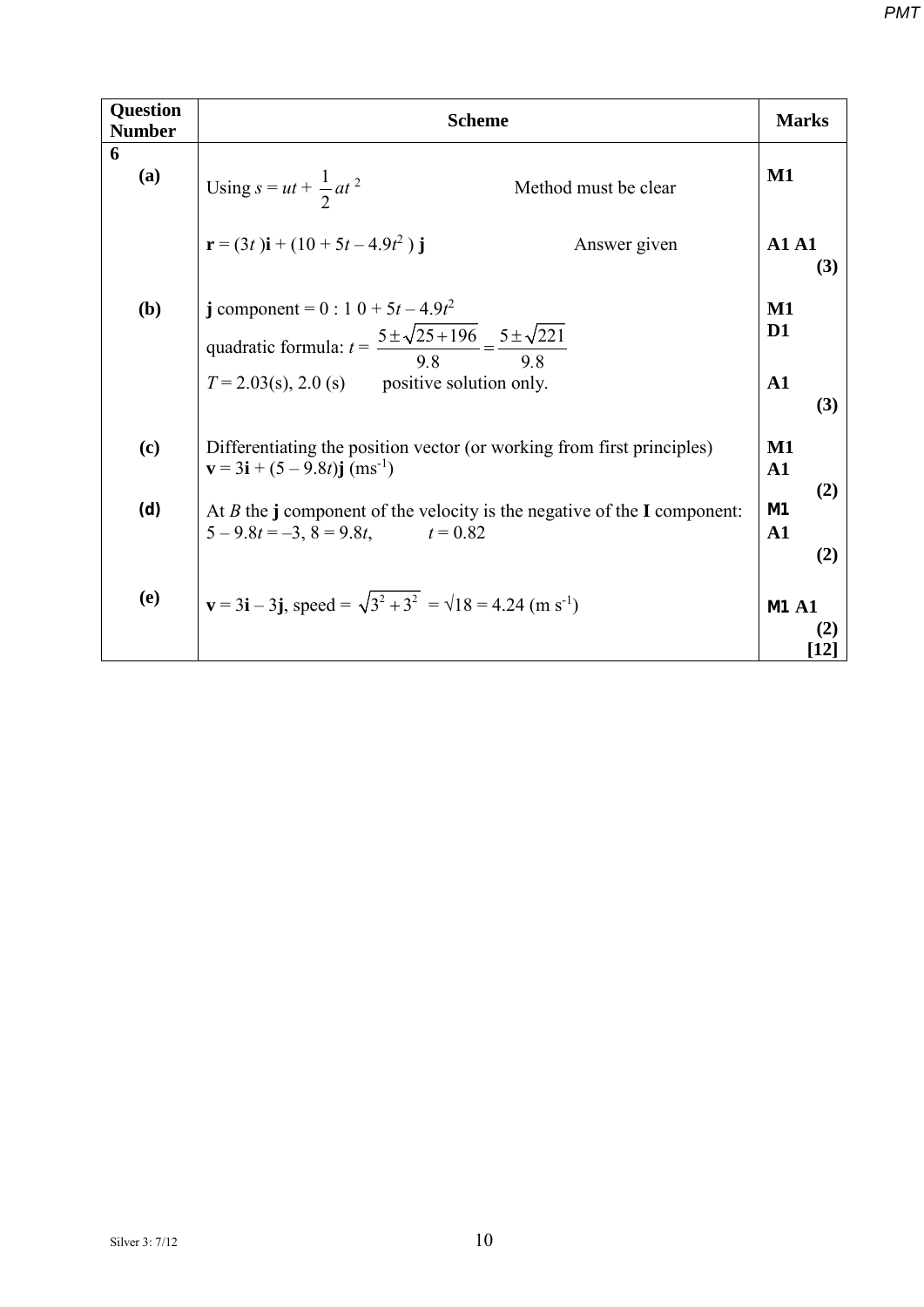| <b>Question</b><br><b>Number</b> | <b>Scheme</b>                                                                                                                                                                                          | <b>Marks</b>  |
|----------------------------------|--------------------------------------------------------------------------------------------------------------------------------------------------------------------------------------------------------|---------------|
| $\overline{7}$                   | $\rightarrow$ <sup>0</sup><br>$\bullet$ u                                                                                                                                                              |               |
| (a)                              | $\bullet$ B<br>$\boldsymbol{A}$                                                                                                                                                                        |               |
|                                  | 3m<br>$\boldsymbol{m}$                                                                                                                                                                                 |               |
|                                  | $\rightarrow$ w<br>$\nu \leftarrow$                                                                                                                                                                    |               |
|                                  | $\mathcal{M}u = -mv + 3mw$                                                                                                                                                                             | $\mathbf{M1}$ |
|                                  | $u = -v + 3w$                                                                                                                                                                                          | ${\bf A1}$    |
|                                  | $eu = w + v$                                                                                                                                                                                           | M1            |
|                                  |                                                                                                                                                                                                        | ${\bf A1}$    |
|                                  | $w = \frac{u}{4}(1+e)$                                                                                                                                                                                 | <b>M1 A1</b>  |
|                                  | $v = -w + eu = \frac{u}{4}(3e-1)$                                                                                                                                                                      | ${\bf A1}$    |
| (b)                              | $\rightarrow \frac{u}{4}(1+e) \rightarrow 0$<br>$\begin{array}{ccc}\nB & & \bullet & C \\ \hline\n3m & & 4m \\ \hline\nY & \rightarrow & X\n\end{array}$                                               |               |
|                                  | $3my = 4mX - 3mY$                                                                                                                                                                                      | $\mathbf{M1}$ |
|                                  |                                                                                                                                                                                                        | A1ft          |
|                                  | $2ew = X + Y$                                                                                                                                                                                          | <b>B1ft</b>   |
|                                  | $7Y = W(8e-3)$                                                                                                                                                                                         | DM1           |
|                                  | Or $2ue(1+e)-\frac{3u}{4}(1+e)=7Y$                                                                                                                                                                     |               |
|                                  |                                                                                                                                                                                                        | ${\bf A1}$    |
|                                  |                                                                                                                                                                                                        | ${\bf A1}$    |
| $\left( \mathbf{c}\right)$       |                                                                                                                                                                                                        | $M1$          |
|                                  |                                                                                                                                                                                                        |               |
|                                  | → $e > \frac{3}{8}$<br>$Y > 0 \rightarrow \frac{3}{8} < e \le \frac{1}{2}$<br>$\frac{u}{28}(1+e)(8e-3) > \frac{u}{4}(3e-1)$<br>$2e^2 - 4e + 1 > 0$<br>$e = \frac{4 \pm \sqrt{16-8}}{4} = 1.707, 0.293$ | $\mathbf{M1}$ |
|                                  | $2e^2 - 4e + 1 < 0$ for                                                                                                                                                                                |               |
|                                  | $\frac{3}{8} < e \le \frac{1}{2}$ so no second collision.                                                                                                                                              | ${\bf A1}$    |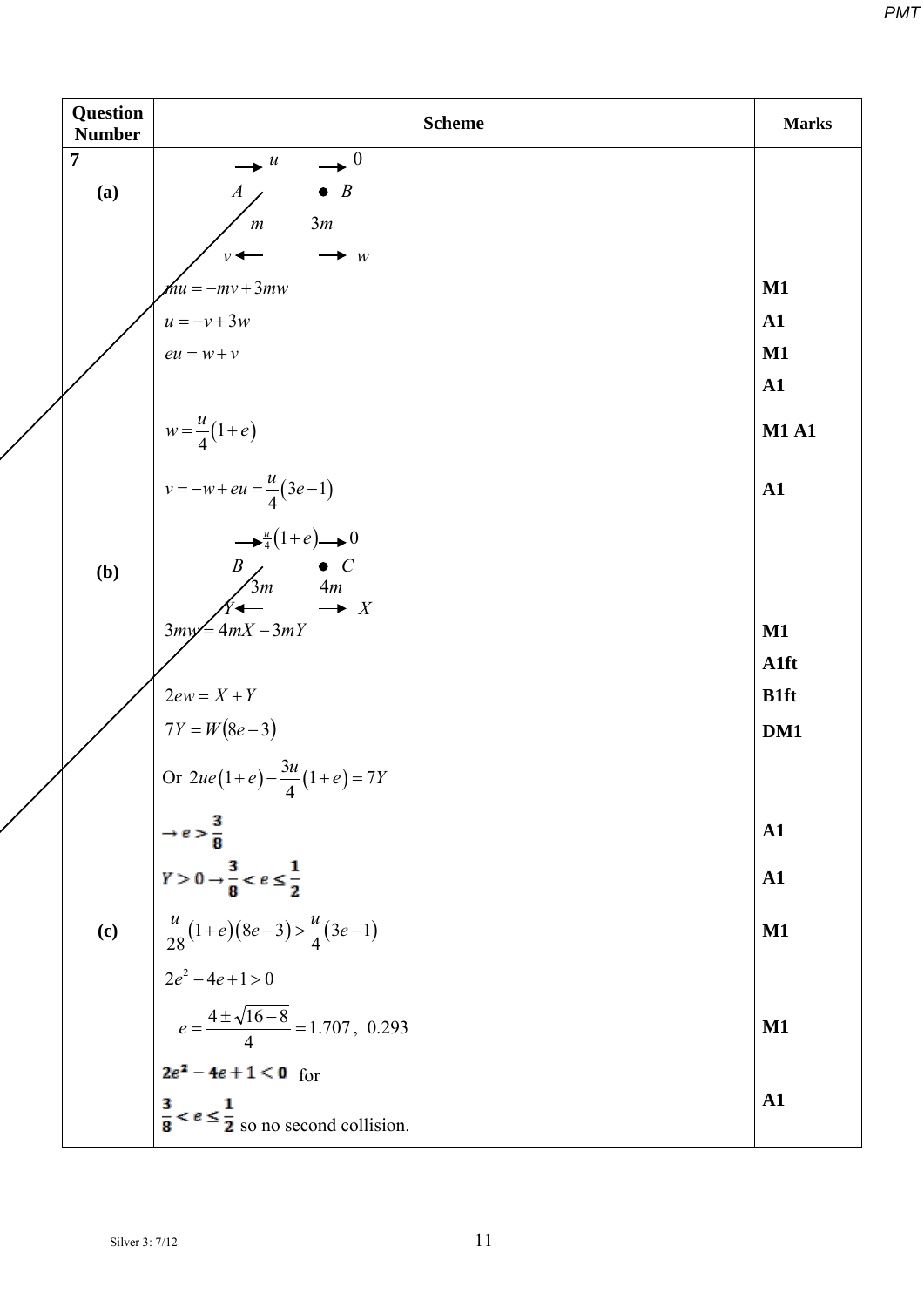## **Examiner reports**

## **Question 1**

This proved to be a friendly starter for most candidates. Part (a) most candidates obtained the correct answer, although there was often no clear statement that the driving force must be equal to the resistance. In part (b) there were many completely correct solutions. The most common error was to omit the resistance when writing down the equation of motion, often when a candidate had not drawn a diagram of forces.

## **Question 2**

This question provided the opportunity for candidates to show that they could both differentiate the velocity function to find the acceleration and integrate it to find the displacement. In general both were done successfully, although as usual there were candidates who incorrectly attempted to solve the problem using constant acceleration formulae.

Although the majority of candidates used differentiation in part (a), there was also a large number who treated it by completing the square, and they were often successful in this approach. A number of candidates produced a table of discrete time values and corresponding speeds of the particle. Unfortunately they rarely scored full marks for their effort as the supporting statement about the symmetry of a quadratic function was usually missing. The most common error among candidates using differentiation was to stop when they had found the time and not go on to find the speed. In part (b) it would have been reassuring to have seen more candidates - even the successful ones - giving a more rigorous treatment of the constant of integration. Algebraic errors in solving the equation  $4T^2 - \frac{1}{2}T^3 = 0$ 3  $4T^2 - \frac{1}{2}T^3 = 0$  were

surprisingly common.

## **Question 3**

(a) Almost all candidates found the times when *P* is at rest correctly.

(b) Most candidates recognised the need to integrate to find displacement, but few understood the hint available from their answer to (a) which should have told them that the total distance travelled would not be the same as the displacement.

## **Question 4**

In part (a), some candidates interpreted the question as requiring just the work done against friction. Another frequent mistake was finding the correct frictional and gravitational forces but then failing to multiply by the distance. Some candidates double counted by including both the increase in gravitational potential energy and the work done against the weight of the box. The final answer was often given as 8481 J, which is inappropriate following the use of an approximate value for *g*.

In part (b) the solution was often correct. Some candidates using the work-energy principle did make errors through double counting, and sometimes made a sign error by attempting to use their answer from (a). The alternative method of using  $\mathbf{F} = ma$  and *suvat* was usually successful provided the candidate did not omit the friction.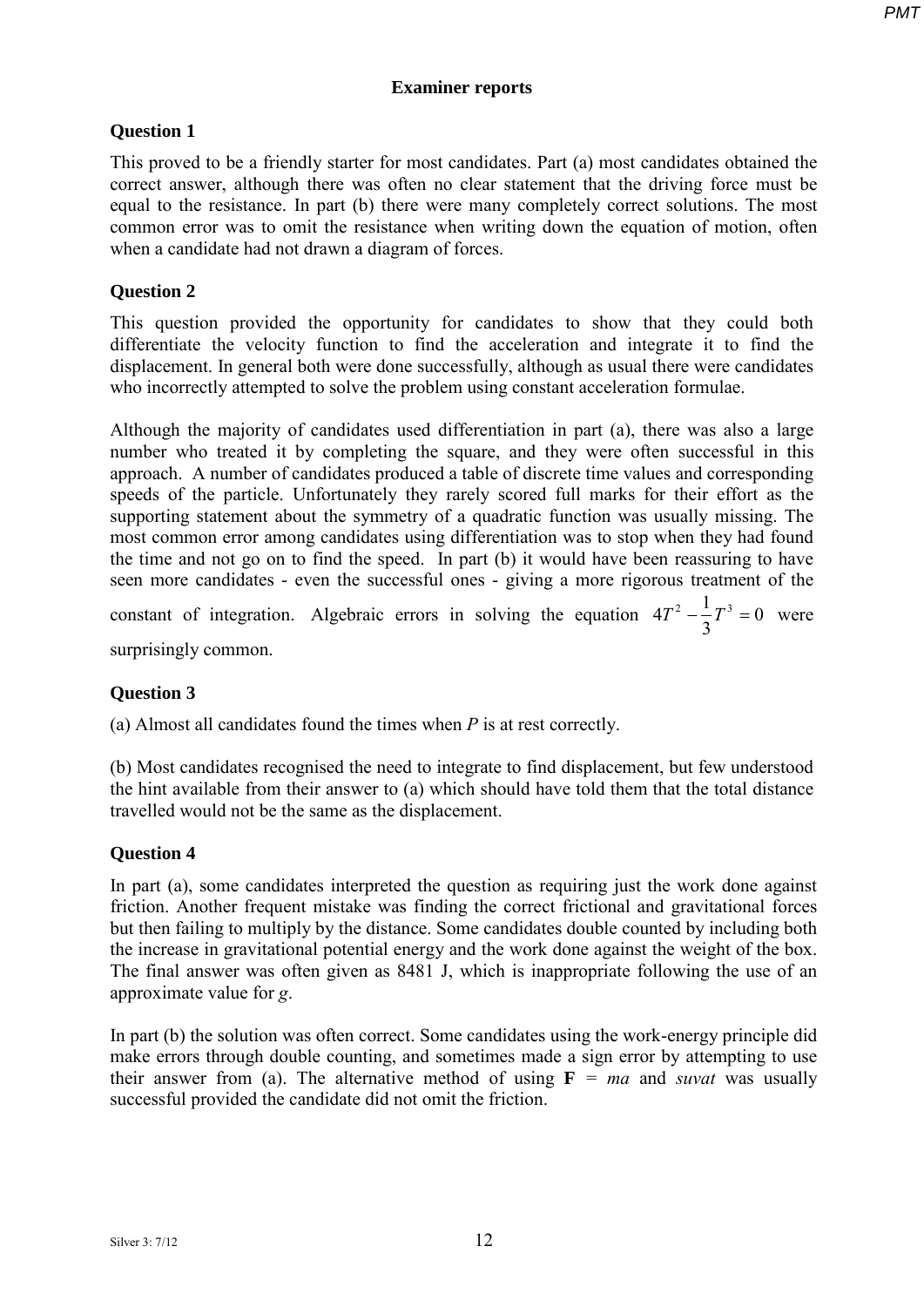## **Question 5**

The majority of candidates applied the correct mechanical principles to solve this problem. Most were able to find the relative masses and the centres of mass of the semi-circle and the triangle and obtain a correct moments equation. Many candidates did not show sufficient working to demonstrate that their equation led to the given result in part (a).

In part (b) the most common error was to fail to realise that the two centres of mass were on opposite sides of the line *BD* and they hence had a sign error in their expression. Those who decided to take moments about a line through *A*, perpendicular to *AD* avoided this problem.

Candidates were generally able to use the given result to find the centre of mass of the semicircle, although it was quite common to see it written incorrectly as 8*π*.

A clear diagram tended to lead candidates to identify the correct angle in part (c) and the correct method for finding it.

## **Question 6**

Solutions in part (a) often lacked a clear method. Candidates should be reminded of the need for detail when deriving a given answer. Candidates showed a poor knowledge of vector analysis and little understanding of the use of a displacement vector with a position vector. There were plenty of fudges to include 10**j**, only rarely was  $\mathbf{r} = \mathbf{r}_0 + \mathbf{s}$  used. Many candidates considered the horizontal and vertical components separately. The horizontal component was easily found but the candidates found it difficult to justify the 10 in the vertical. Many, incorrectly, attempted to equate the vertical displacement to 10 without any reference to initial conditions. The best solutions used integration, with the 10 being found by using the initial conditions to find the constant of integration.

The best solutions in part (b) were where candidates equated the **j** component of their position vector to 0 and solved the resulting quadratic equation. Many started again and found the vertical displacement equation from scratch leaving a greater scope for error. A common error was to equate the **j** component from (a) to 10, failing to realise that the 10 was already included in the equation. As usual, there were a few unnecessarily long methods involving calculation of the time to reach the maximum height and then the time from there to the ground. Some candidates lost the final mark due to 'over accurate' answers following the use of a decimal approximation for *g*.

In part (c) some candidates clearly differentiated the result from part (a), and others derived the velocity from the initial information. There was evidence of confusion on some candidates who found the speed or velocity at a particular time, rather than a general expression for the velocity. Part (d) surprisingly, many candidates had difficulty here , commonly equating their **j** component to +3 rather than −3, often despite having a correct diagram. Others did not connect "45° below the horizontal" with equal horizontal and vertical components of velocity.

In part (e) many candidates had success here despite earlier problems, with most finding the modulus of a vector of the form  $3\mathbf{i} + n\mathbf{j}$ . Candidates should be encouraged to read all parts of questions as later parts do not always rely on success in earlier ones.